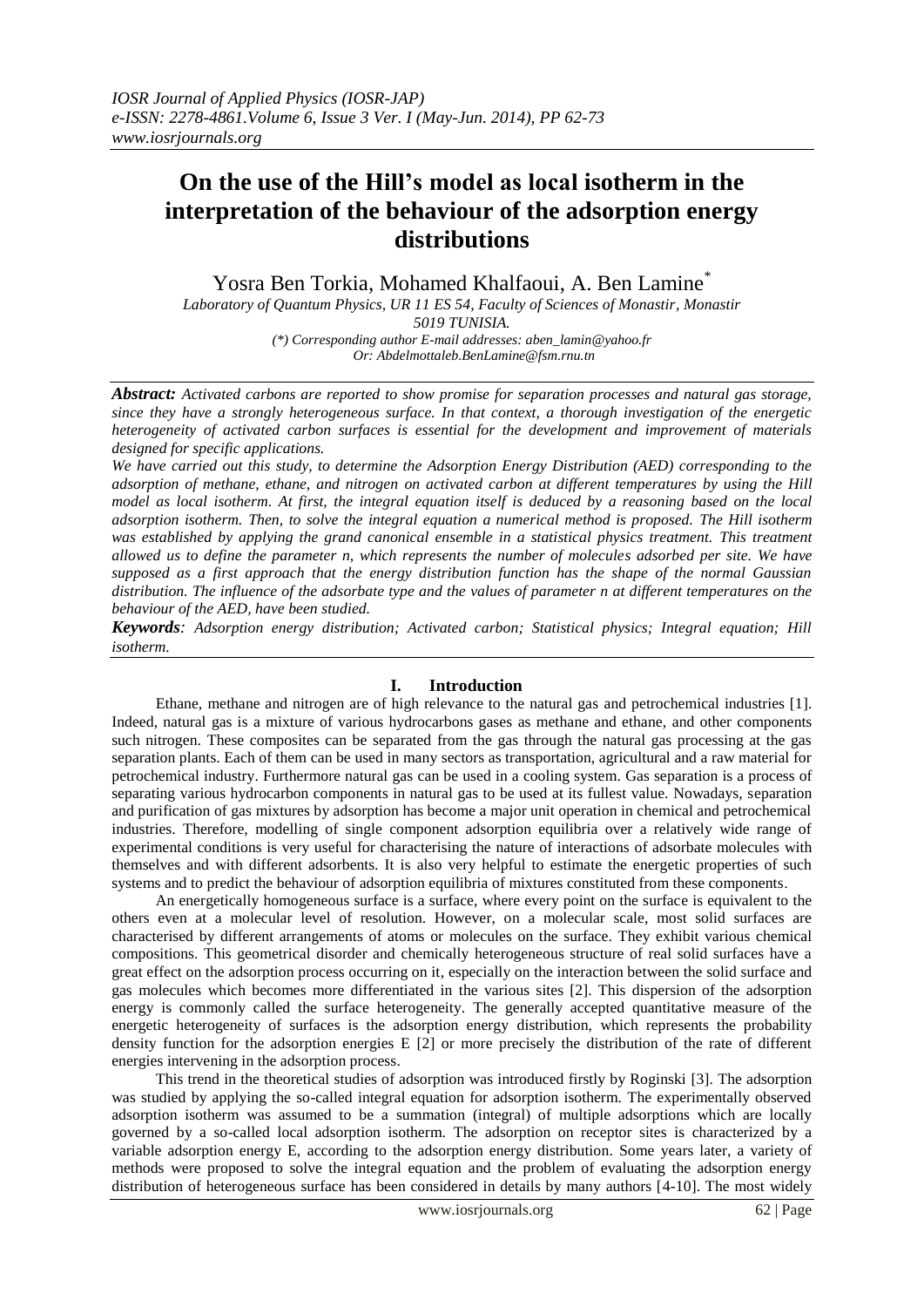used method is the condensation approximation approach. Jaroniec and Madey [9] pointed out the importance of the condensation approximation (CA) method. Rudzinski et al. [10] suggested that simplified (CA) method is the only one which can be applied for the extraction of stable  $f(E)$  by inversion. Nowadays, the integral equation can be solved by applying advanced numerical algorithms [11]. Obviously, using this integral we can obtain the known classical models in the literature, which are based on one type of energy.

Thus several continuous energy distribution functions for the adsorption on heterogeneous surfaces have been proposed based on different theoretical isotherms, as Langmuir [12], Langmuir-Freundlich [13] and Toth [14] isotherms. On the other hand, we can find models with two or several energies ( $E_1, E_2, \ldots, E_i$ ), but the transition from a discrete model to a continuous model is not treated at our knowledge .

This study intends to explore an adsorption energy distribution by applying a statistical physics treatment. For that purpose we have developed a new methodology which leads to determine the integral equation. By establishing the integral equation using statistical physics reasoning, the description of the heterogeneity of adsorbent is significantly clarified by defining the parameter  $N_m$ . This parameter represents the energetic density of the spatial density of the effectively occupied sites. The Hill isotherm, which is established by applying the grand canonical ensemble in a statistical physics approach [15, 16], is used as a local isotherm. The advantage to apply this model is to give a physical meaning to the parameters involved in the model and then to give new interpretations of the adsorption process at molecular level. To directly generate the energy distribution function from the integral equation, we propose in this study a numerical method. This method is determined by an adequate algorithm. The numerical method gives both the fitting of the experimental isotherm and the energy distribution function. To apply this method we have to assume mathematical expression for distribution function. In this work we have assumed that the adsorption energy distribution has the form of the normal Gaussian function.

The object of this study is to determine the site energy distribution of British Drug House (BDH) activated carbon which is a commercial activated carbon. The experimental isotherms that we used are provided to us by Shaheen et al. [18]. Used adsorbates are nitrogen, methane and ethane. Moreover, in this paper, an investigation of the effect of the type of adsorbate and its manner of adsorption on energy distribution function behaviour is reported.

## **II. Methodology**

## **2.1. Hill model**

In the present study, a site energy distribution function is proposed using the Hill model. This model is established by applying grand canonical ensemble in a statistical physics approach [16]. To treat such adsorption problem with a statistical physics, some assumptions are made [16,17].

During this phase, we consider that a variable number of molecules N are adsorbed onto  $N<sub>m</sub>$  receptor sites per mass unit of adsorbent. In our treatment, the starting point is the grand canonical partition function describing the microscopic states of the studied adsorption system. A receptor site is supposed to be empty or occupied by one or more molecules with adsorption energy  $\varepsilon$  and a chemical potential  $\mu$ . For this reason, we define the state of occupation  $N_i$  and it is assumed that any given receptor site can either be empty or occupied, and consequently  $N_i$  takes the value 0 or 1. The grand canonical partition function in this case, for only one site, has the form [16]:

$$
z_{gc} = 1 + \exp[\beta(\varepsilon + \mu)]
$$
 (1)

Where  $\beta$  is the Boltzmann factor, and for N<sub>m</sub> identical receptor sites, the total grand canonical partition function is [16,17]:

$$
Z_{gc} = \left[1 + \exp\left[\beta(\varepsilon + \mu)\right]\right]^{N_m} \tag{2}
$$

The occupation number for  $N_m$  identical receptor sites is therefore given as follow [16]:

$$
N_0 = k_B T \frac{\partial \ln(Z_{gc})}{\partial \mu} \tag{3}
$$

The adsorbed quantity is written as a function of the gas pressure:

$$
Q_a = n.N_o = \frac{n.N_m}{1 + (P_{1/2}/P)^n} = \frac{Q_{asat}}{1 + (P_{1/2}/P)^n}
$$
\n(4)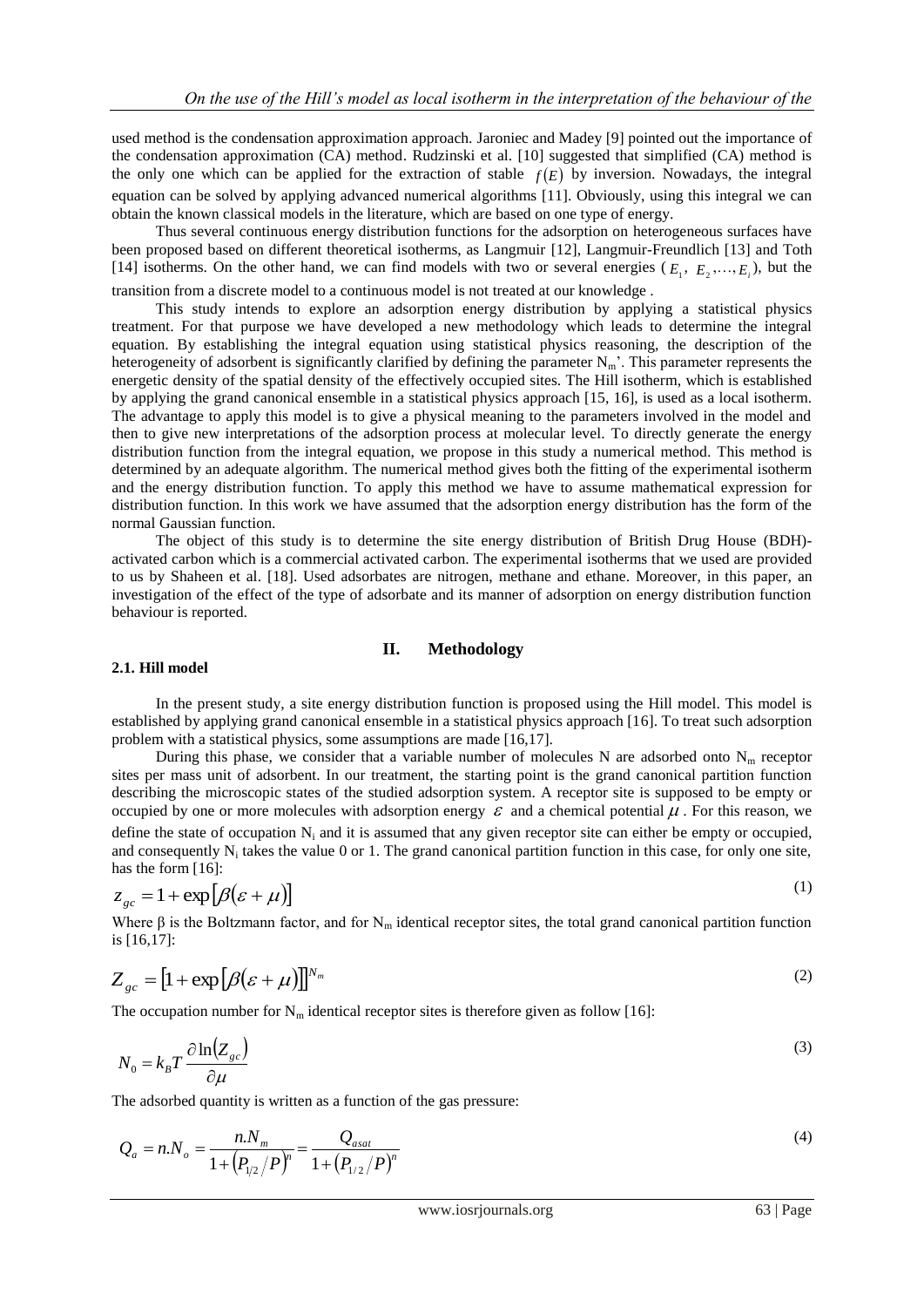Where  $N_m$  is the density of the effectively occupied sites per mass unit of adsorbent and not necessarily all the existing ones,  $Q_{\text{asat}}$  is the quantity adsorbed at saturation and n is the number or fraction of adsorbed molecule per site. The values of n may be greater or less than unity. Indeed, a molecule has several ways to be anchored onto the receptor sites. Then if  $n<1$  the molecule is adsorbed parallelly to the surface, if  $n>1$  the molecule is adsorbed "vertically" or not parallelly to the surface. Another parameter which is related to n is the anchorage number, n'=1/n, which represents the number of sites on which one molecule can be adsorbed.  $P_{1/2}$  is the pressure at half-saturation which is related to the adsorption energy  $\Delta E$  by:

$$
P_{1/2} = P_0 \exp(-\Delta E/RT)
$$

(5)

Where  $P_0$  is the saturated vapour pressure, R is the universal gas constant, and T is the absolute temperature. Usually and for simplification, the Langmuir model is used as local adsorption isotherm model [12]. However, this model expresses a simple and particular adsorption process where a receptor site interacts with only one and a whole molecule of adsorbate. The corresponding reaction is as follows:

$$
A + S \longrightarrow AS \tag{6}
$$

Where A represents the adsorbate molecule and S is the receptor site. The general case of adsorption process is expressed as follows:

 $nA + S \longrightarrow A_nS$  (7)

If n>1 many molecules are adsorbed on one receptor site. This adsorption is called multi-molecular adsorption. If n<1 a fraction of a molecule is adsorbed on one receptor site.

$$
A + n' S \rightleftharpoons AS_n
$$
 (8)

Then one molecule can be anchored to many receptor sites. This adsorption is called multi-anchorage adsorption.

The adequate model which can express the general case is the Hill model, which is more powerful than Langmuir model. Then, using this model to determine the adsorption energy distribution will help us to improve our understanding of the adsorption process. Indeed, adsorption treatment by statistical physics will clarify the role of some constants in the expression of the Hill model and it relates these constants to physico-chemical parameters. In this work, we present firstly the results of modelling the experimental isotherms of nitrogen, methane and ethane on BDH-activated carbon using the simple Hill model (Table 1). In the case of determination of the adsorption energy distribution this model will play the role of the local isotherm.

## **2.2. Integral equation**

For describing adsorption on energetically heterogeneous surface we postulate that the surface of a real solid is composed of small patches of different adsorptive energies that adsorb independently one of the other [19]. Mathematically speaking, the approach provides a mean of constructing isotherm model by systematically combining hypothetical "local" isotherms. In this method we suppose that E can be varied from  $E_{min}$  to  $E_{max}$ . The local isotherm provides an explicit relationship between the adsorbed quantity on each homogeneous patch with equilibrium pressure and the adsorption energy on the patch [20,22,23,25]. To obtain the integral equation we have use the following reasoning:

It is usual to consider a model with two energies or three energies of adsorption [21]. For example for two energies  $E_1$  and  $E_2$  the adsorbed quantity is:<br> $Q_1 = Q_{11} + Q_{22}$ 

$$
Q_{a} = Q_{a1} + Q_{a2}
$$
  
\n
$$
Q_{a1} = \frac{n_1 N_{m1}}{1 + \left(\frac{P_0 \exp(-E_1/RT)}{P}\right)^{n_1}}
$$
\n(10)

and

$$
Q_{a2} = \frac{n_2 N_{m2}}{1 + \left(\frac{P_0 \exp(-E_2/RT)}{P}\right)^{n_2}}
$$
(11)

We generalize this model to a model with several types of energies by supposing a discrete sum, and then we have: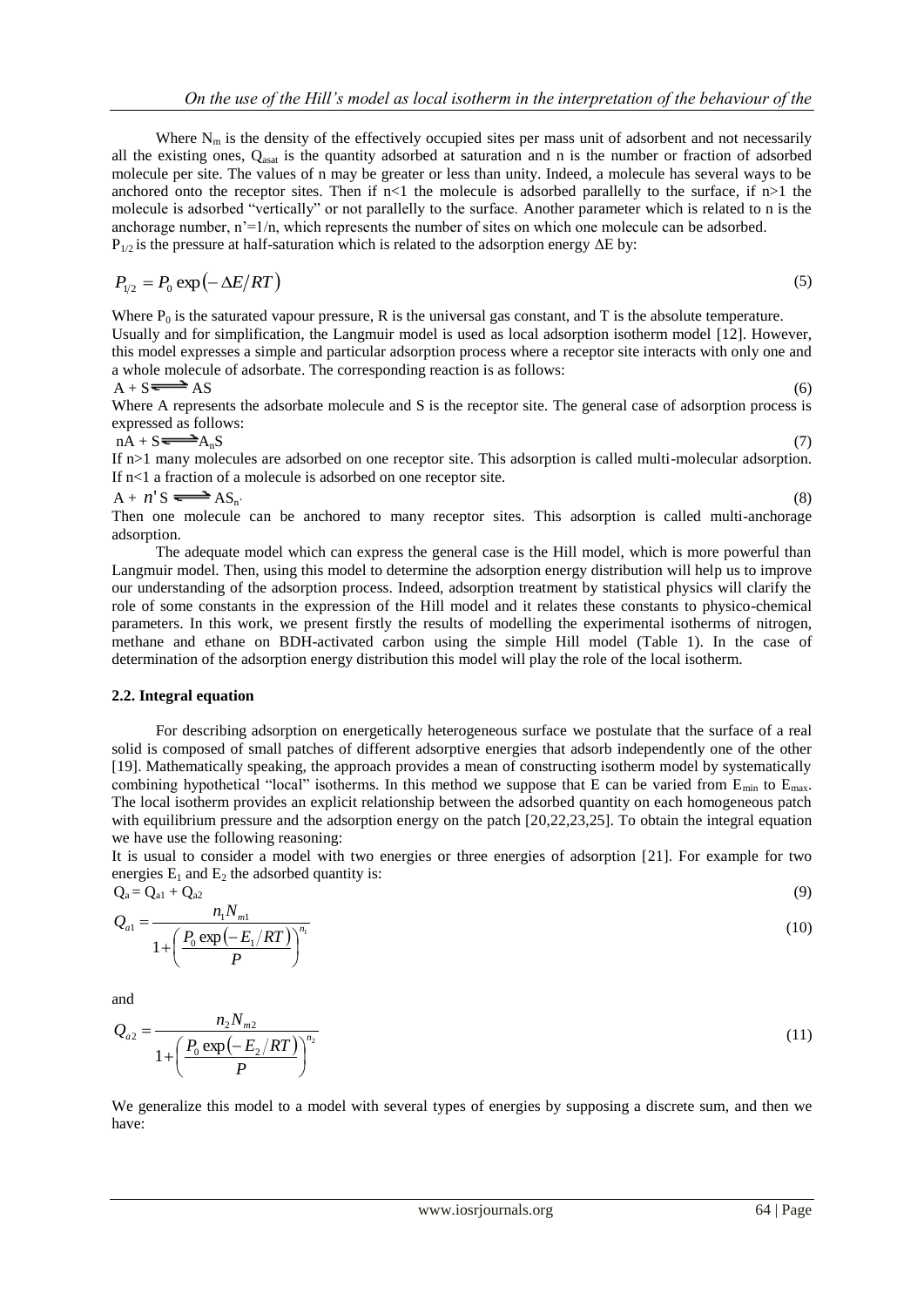$$
Q_a = \sum_i Q_{ai}(E_i) = \sum_i \frac{n_i N_{mi}}{1 + \left(\frac{P_0 \exp(-E_i/RT)}{P}\right)^{n_i}}
$$
(12)

Using Dirac delta function [28] in one type i of adsorption energy,  $Q_{ai}(E_i)$  can be written as following:

$$
Q_{ai}(E_i) = \int_{E_{min}}^{E_{max}} \frac{n_i N_{mi}}{1 + \left(\frac{P_0 \exp\left(-E/RT\right)}{P}\right)^{n_i}} \delta\left(E - E_i\right) dE
$$
\n(13)

The incorporation of Eq(13) in Eq(12) will lead to:

$$
Q_a = \sum_{i} \int_{E_{\min}}^{E_{\max}} \frac{n_i N_{mi}}{1 + \left(\frac{P_0 \exp\left(-E/RT\right)}{P}\right)^{n_i}} \delta\left(E - E_i\right) dE \tag{14}
$$

As  $Q_{ai}(E_i)$  is a derivable function, we can permute the integral and the sum symbols :

$$
Q_a = \int_{E_{\min}}^{E_{\max}} \sum_i \frac{n_i N_{mi}}{1 + \left(\frac{P_0 \exp(-E/RT)}{P}\right)^{n_i}} \delta(E - E_i) dE
$$
\n(15)

Assuming in a first approach that all  $n_i$  are identical to n, which can be considered as a mean value of all different n<sub>i</sub>:

$$
Q_{a} = \int_{E_{\min}}^{E_{\max}} \sum_{i} \frac{n}{1 + \left(\frac{P_{0} \exp\left(-E/RT\right)}{P}\right)^{n}} N_{mi} \delta\left(E - E_{i}\right) dE \cong \int_{E_{\min}}^{E_{\max}} \frac{n}{1 + \left(\frac{P_{0} \exp\left(-E/RT\right)}{P}\right)^{n}} dE \sum_{i} N_{mi} \delta\left(E - E_{i}\right)
$$
\n(16)

Finally we set  $N_m^{\dagger}(E) = \sum_i N_{mi} \delta(E - E_i)$ , which will change the discrete distribution to a continuous distribution.

$$
Q_a = \int_{E_{\min}}^{E_{\max}} \frac{n}{1 + \left(\frac{P_0 \exp\left(-E/RT\right)}{P}\right)^n} N_m(E) dE \tag{17}
$$

With  $N_m(E)$  is the energetic density of the spatial density of sites N<sub>m</sub>(E). It is the spatial density N<sub>m</sub>(E) per unit energy.  $N_m(E)$ dE = dN<sub>m</sub>(E) is the spatial density adsorbing between E and E+dE.

It is the total spatial density of all receptor sites of the adsorbent. We can then pose that  $N_m(E) = N_m f(E)$ . We have necessarily after integration:

$$
\int f(E)dE = 1\tag{18}
$$

 $f(E)$  is the adsorption energy distribution (AED) function.

Then we have:

$$
Q_a = \int_{E_{\min}}^{E_{\max}} \frac{n}{1 + \left(\frac{P_0 \exp(-E/RT)}{P}\right)^n} N_m f(E) dE
$$
\n(19)

Where  $Q<sub>a</sub>$  represents the experimental adsorbed quantity measured at the temperature T and the equilibrium pressure P, E is the adsorption energy,  $E_{min}$  and  $E_{max}$  are the limits or the energy band of the energy space,  $f(E)$ dE is also the fraction of the surface on which the adsorption energy of the adsorbate is between E and E+dE if we adopt the model of small patches [20]. On the other hand, we can write  $Q_a$  as following: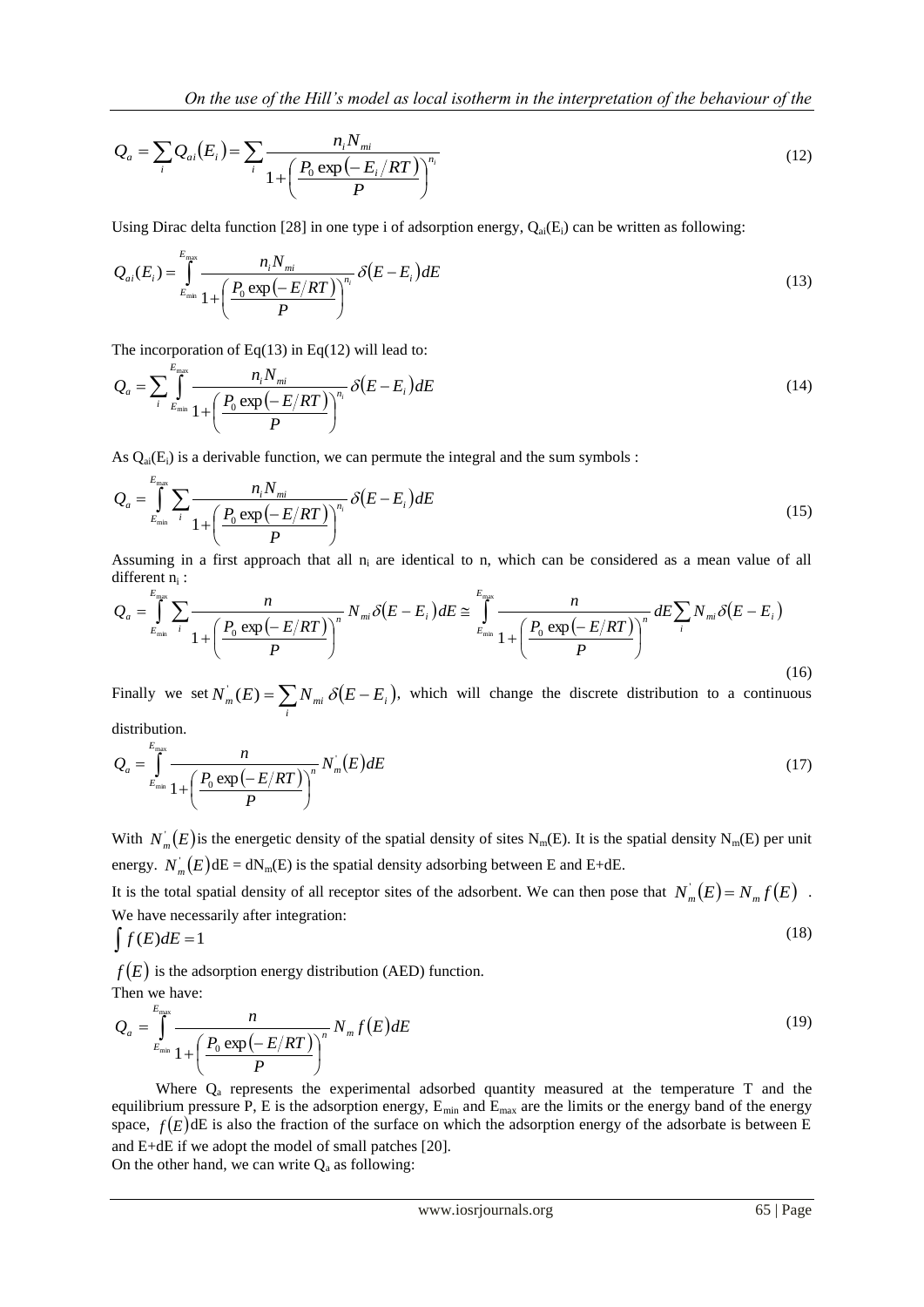$$
Q_a = \int_{E_{\text{min}}}^{E_{\text{max}}} \frac{\partial Q_a}{\partial E} dE = \int_{E_{\text{min}}}^{E_{\text{max}}} q_a dE
$$
 (20)

Then

$$
q_a = \frac{\partial Q_a}{\partial E} = \frac{n}{1 + \left(\frac{P_0 \exp(-E/RT)}{P}\right)^n} N_m(E)
$$
\n(21)

Where  $q_a$  is the density of the adsorbed amount in the space energy, i.e. the adsorbed amount per unit of energy. So  $q_a dE$  is the adsorbed amount between E and E+dE.  $q_a$  is the differential adsorbed amount. According to this result, we can affirm that the adsorption energy distribution is not equal to the derivative of the total adsorption isotherm  $Q_a$ , since  $f(E)$  is different from  $q_a$  which is, however, proportional to  $N_m(E)$ .

We can adjust the experimental isotherm using the simple Hill model with one type of energy and one value of  $N_m$  and n (Table 1). In this case, the calculated energy  $\Delta E$  represents the average of energies E situated between  $E_{min}$  and  $E_{max}$ . Using this adjustment we lose information about the AED by reducing it to a simple value of energy. Certainly this value cannot describe the pore filling whose adsorption energies are not the same. To calculate this integral equation, an algorithm has been developed to obtain the energy distribution function from an adsorption isotherm. This method has two subjects. The first is the fitting of experimental isotherm with an integral model. The second is the calculation of the adsorption energy distribution. These two subjects are achieved at the same time.

As it is signalled, it is necessary to assume mathematical expression for the local isotherm and the energy distribution function. In this work, the Hill model is used as a local isotherm. The mean adsorption energy  $\Delta E$  included in the parameter  $P_{1/2}$  will be changed to a variable energy E.

This equation that we have established using a statistical physics treatment contains implicitly the approximation of Cerofolini[26] (or the theory of Polanyi [27] ) which relate the adsorption energy to the pressure.

A priori, the function  $f(E)$  has any complicated shape. But in a first approximation it can be approximated by a simple normal Gaussian function. It is characterized by the two parameters  $E_0$  and  $\sigma$ :

$$
f(E) = \frac{1}{\sigma\sqrt{2\pi}} \exp\left(-\frac{(E - E_0)^2}{2\sigma^2}\right)
$$
 (22)

This function presents a maximum for  $E=E_0$ , and  $\sigma$  is the dispersion of the Gaussian distribution, which is also called the heterogeneity parameter which is related to the full width of the distribution at half maximum H [20]. Then we have:

$$
Q_a(P) = \int_{E_{\text{min}}}^{E_{\text{max}}} \frac{n.N_m}{1 + \left(\frac{P_0 \exp(-E/RT)}{P}\right)^n} \cdot \frac{\exp\left(\frac{-(E - E_0)^2}{2\sigma^2}\right)}{\sigma\sqrt{2\pi}} dE
$$
 (23)

The proposed program is able to determine the four parameters involved by Eq.23: n, N<sub>m</sub>, E<sub>0</sub>, and  $\sigma$ . Our objective is to obtain the correct value of these parameters. This result is based on the values of the Average Relative Error (ARE) which is given by:

$$
ARE = \frac{100}{m} \sum_{i=1}^{m} \left( \frac{\left| Qa_{calc} - Qa_{exp} \right|}{Qa_{exp}} \right)_{i} \tag{24}
$$

Where Qa<sub>calc</sub> and Qa<sub>exp</sub> are the calculated and experimental adsorbed quantity at an equilibrium pressure P, and m is the total number of points for each component. The summation is extended over all the experimental points of the isotherm.

In the integral equation only one term is known, the left side of the equation which represents the experimental isotherm. In order to obtain the correct solution, it should be necessary to identify all the value of ARE and finally choosing from among them the minimum. As consequence, the fitting process must be performed several times, always starting with a different set of parameters. In our case, we must give an initial value for all parameters introduced in Eq.23 and then a grid search is initialled to find the minimum ARE.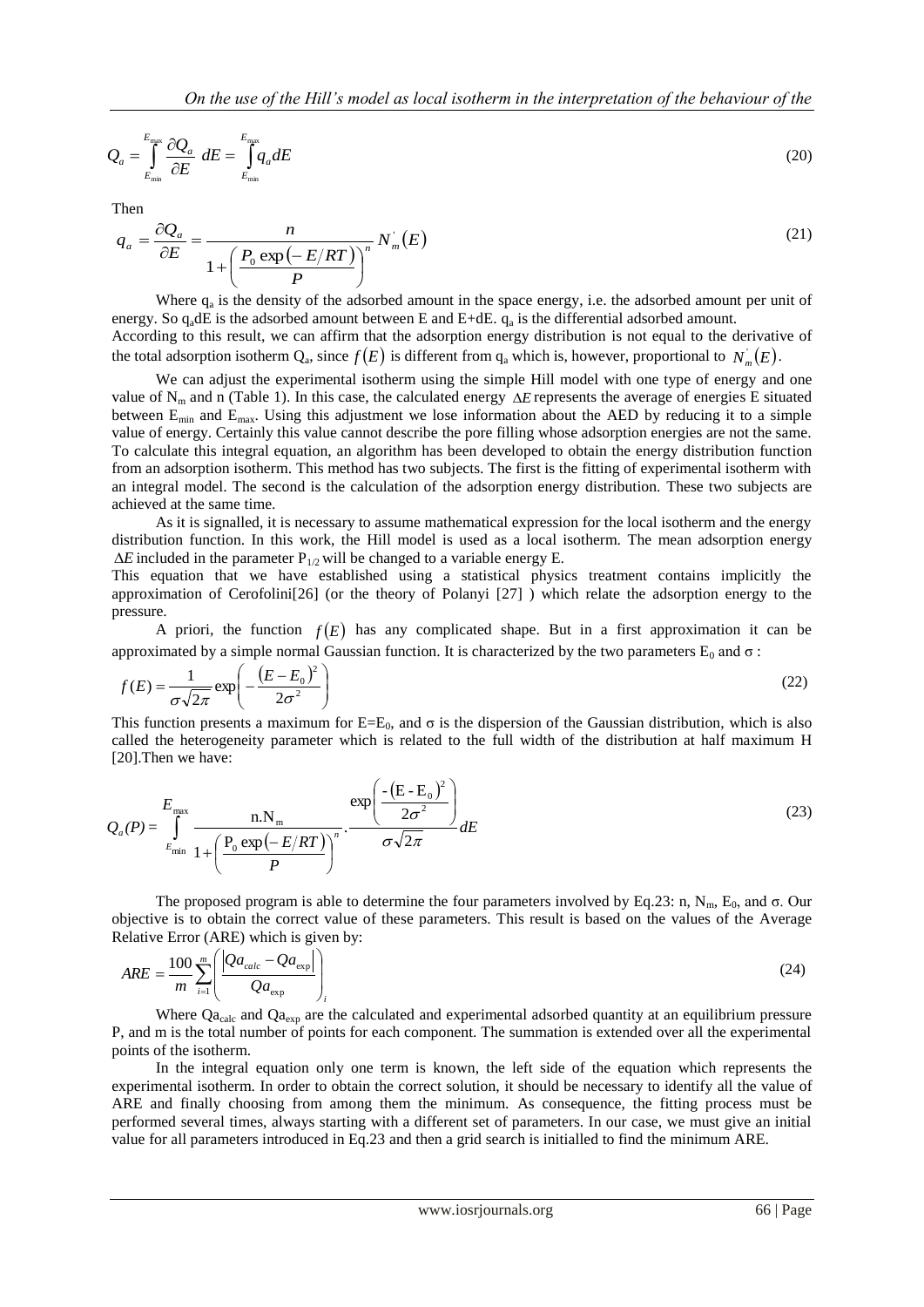In the Eq. 23, it can be observed that n.N<sub>m</sub> is a constant which can be extracted from the integral. This constant represents the quantity adsorbed at saturation  $Q_{\text{asat}} (Q_{\text{asat}} = n.N_m)$ . The value of this parameter is proposed as a test of the goodness of the energy distribution function  $f(E)$ .

The numerical method is applied to determine the site energy distribution of a commercial activated carbon. The experimental isotherms of ethane, methane and nitrogen on BDH- activated carbon in the temperature range from 30 to 60°C for methane and from 40 to 60°C for ethane and nitrogen are selected as model adsorption systems.



**Fig. 1**: The ADE by the numerical method for: (a) Ethane, (b) Methane, (c) Nitrogen

Fig. 1 illustrated the behaviour of the adsorption energy distribution for the three gases at different temperatures. Fig. 2 shows the variation of  $N_m$ , which represents the density of receptor sites adsorbing with the variable energy E.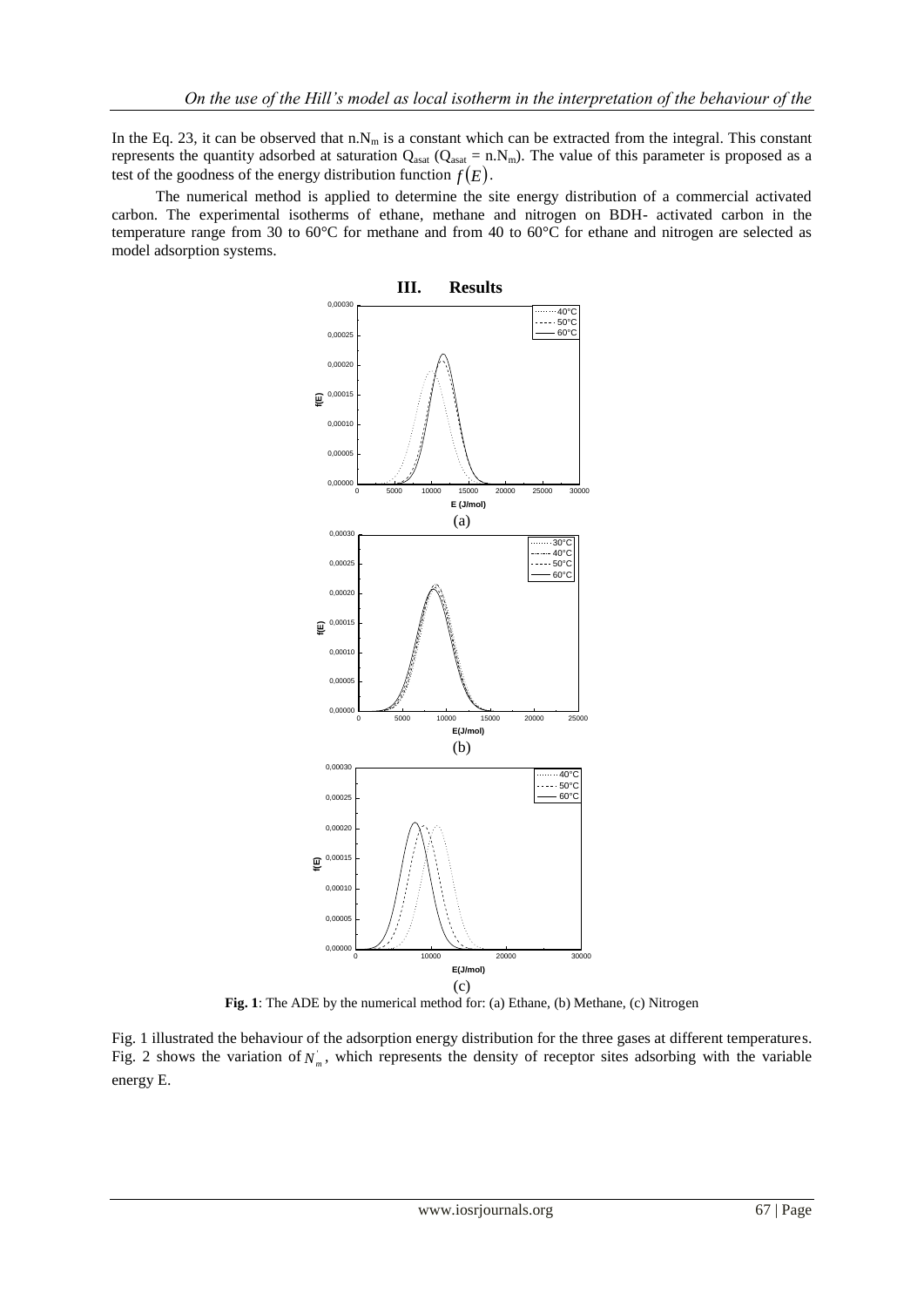

**Fig. 2** : The variation of the energetic density of the spatial density of the effectively occupied sites for: (a) Ethane, (b) Methane, (c) Nitrogen

The evolution of parameter n for the three gases is illustrated in figure 3.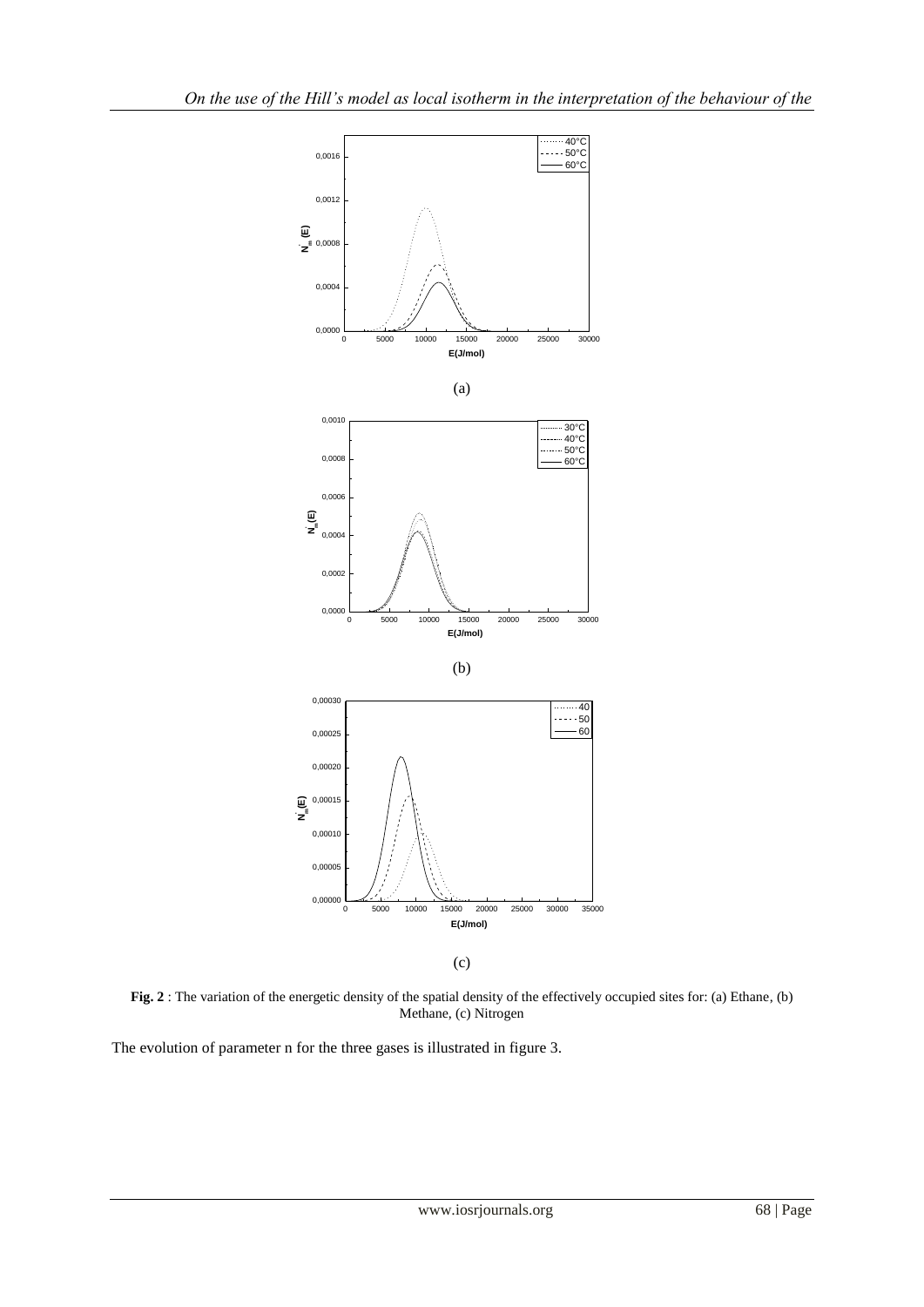

**Fig. 3**: Variation of the parameter n at various temperatures in the case of ethane (a), methane (b) and nitrogen (c).

The fitting parameters involved in Eq. 23 and the corresponding Average Relative Error (ARE) are illustrated in Tables 1,2 and 3.

|                              | <b>Table1</b> : The values of parameters obtained by the numerical method in the case of ethane  |                   |          |                |      |                |           |
|------------------------------|--------------------------------------------------------------------------------------------------|-------------------|----------|----------------|------|----------------|-----------|
| Temperature( ${}^{\circ}$ C) | $E_0$ (kJ/mol)                                                                                   | $\sigma$ (kJ/mol) | H(J/mol) | $N_m (mol/kg)$ | n    | n'             | $ARE(\%)$ |
| 40                           | 10.00                                                                                            | 2.10              | 4945     | 5.95           | 0.69 | 1.44           | 4.87      |
| 50                           | 11.44                                                                                            | 1.92              | 4521     | 2.95           | 1.07 | 0.93           | 0.84      |
| 60                           | 11.60                                                                                            | 1.82              | 4285     | 2.05           | 1.37 | 0.72           | 1.20      |
|                              |                                                                                                  |                   |          |                |      |                |           |
|                              | <b>Table2</b> : The values of parameters obtained by the numerical method in the case of methane |                   |          |                |      |                |           |
| Temperature( ${}^{\circ}$ C) | $E_0$ (kJ/mol)                                                                                   | $\sigma$ (kJ/mol) | H(J/mol) | $N_m$ (mol/kg) | n    | $\mathbf{n}^2$ | $ARE(\%)$ |
| 30                           | 8.92                                                                                             | 1.87              | 4403     | 2.28           | 1.03 | 0.97           | 1.76      |
| 40                           | 8.78                                                                                             | 1.85              | 4356     | 2.40           | 0.98 | 1.02           | 1.30      |
| 50                           | 8.67                                                                                             | 1.90              | 4474     | 2.02           | 1.06 | 0.94           | 2.13      |

| <b>Table1</b> : The values of parameters obtained by the numerical method in the case of ethane |  |
|-------------------------------------------------------------------------------------------------|--|
|-------------------------------------------------------------------------------------------------|--|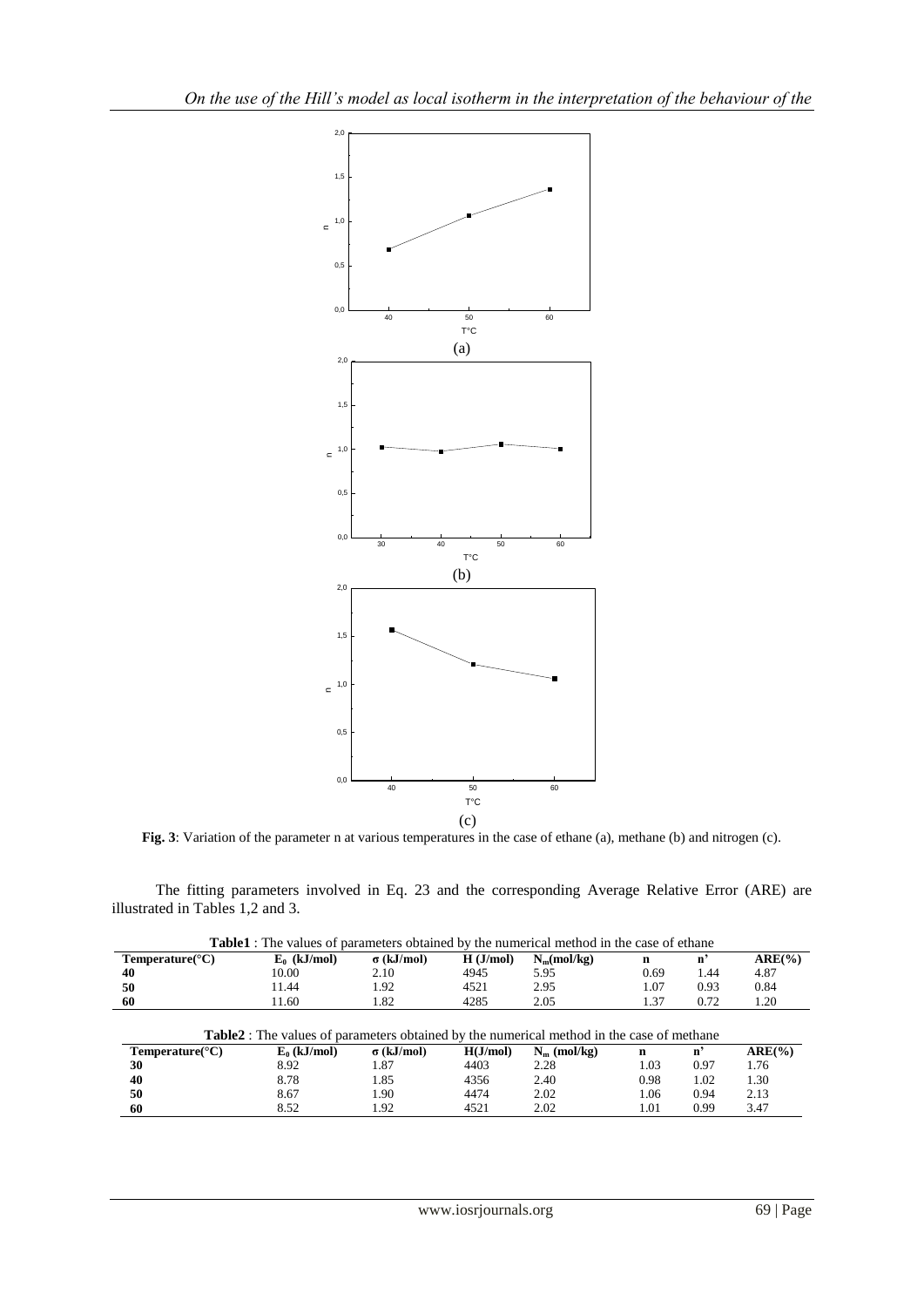| <b>Table3</b> : The values of parameters obtained by the numerical method in the case of nitrogen |                |                  |          |                |      |      |               |
|---------------------------------------------------------------------------------------------------|----------------|------------------|----------|----------------|------|------|---------------|
| Temperature( ${}^{\circ}$ C)                                                                      | $E_0$ (kJ/mol) | $\sigma(kJ/mol)$ | H(J/mol) | $N_m$ (mol/kg) |      |      | ARE           |
|                                                                                                   |                |                  |          |                |      |      | $\frac{9}{0}$ |
| 40                                                                                                | 10.82          | 1.95             | 4591     | 0.50           | 1.57 | 0.63 | 3.27          |
| 50                                                                                                | 9.05           | 1.95             | 4591     | 0.77           | 1.21 | 0.82 | 1.65          |
| 60                                                                                                | 7.88           | .90              | 4474     | 0.03           | .06  | 0.94 | 2.48          |

The Qasat determined from the program are presented in Table 4 together with those obtained by the fitting of experimental isotherms by the simple Hill model.



 <sup>(</sup>c)

**Fig.4**: Comparison of the energetic density of the spatial density of the effectively occupied sites for the three molecules at 40°C (a), 50°C (b) and 60°C (c).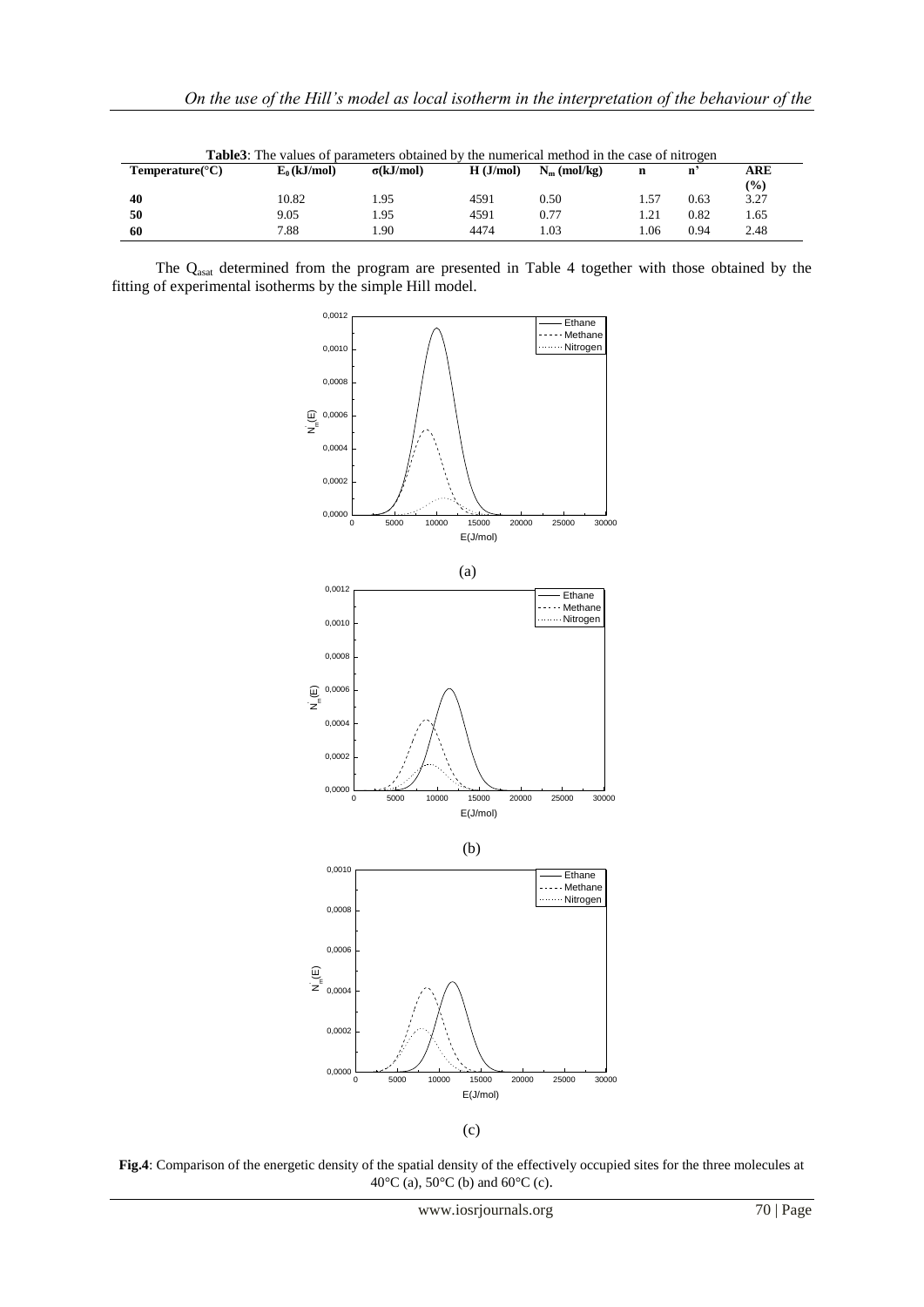|                 |                    | method.                                                                  |                                                                |
|-----------------|--------------------|--------------------------------------------------------------------------|----------------------------------------------------------------|
|                 | <b>Temperature</b> | $Q_{\text{asat}}$ (mol/kg)obtained by the fitting by<br>using Hill model | $Q_{\text{asat}}$ (mol/kg) obtained by the<br>numerical method |
| <b>Ethane</b>   | 40                 | 4.18                                                                     | 4.10                                                           |
|                 | 50                 | 3.15                                                                     | 3.15                                                           |
|                 | 60                 | 2.76                                                                     | 2.80                                                           |
| <b>Methane</b>  | 30                 | 2.19                                                                     | 2.34                                                           |
|                 | 40                 | 2.29                                                                     | 2.35                                                           |
|                 | 50                 | 1.88                                                                     | 2.14                                                           |
|                 | 60                 | 1.81                                                                     | 2.04                                                           |
| <b>Nitrogen</b> | 40                 | 0.77                                                                     | 0.78                                                           |
|                 | 50                 | 0.89                                                                     | 0.93                                                           |
|                 | 60                 | 0.99                                                                     | 1.09                                                           |

**Table 4**: Comparison of the Q<sub>asat</sub> obtained by the fitting using the simple Hill isotherm and that obtained by using numerical

## **IV. Discussion**

By using the Langmuir model as local isotherm, Y.Ben Torkia et al. [29] found that the values of ARE are in the interval [0.86%, 5.21%]. In this study the values of the ARE are in the interval [0.84%, 4.87%] (Tables 1,2and3). It is clear that the energy distribution function obtained by this new program, which is based on the Hill model, is the one that produces the minimum value of ARE from the simulated data and better reproduces the isotherms than the Langmuir model.

The use of the Hill model as a local isotherm in the integral equation is very helpful in the case of ethane and nitrogen, where the coefficient n is far from unity (Tables 2 and 3). Then, for nitrogen we deduce that the adsorption is a multi-molecular adsorption at different value of temperature (Table 3). This can be due to the small size of this molecule and to its attractive behaviour. In the case of the ethane molecule (Table 1), the adsorption is multi-molecular at  $60^{\circ}$ C (n=1.37). But at  $40^{\circ}$ C we notice a multi-anchorage adsorption (n=1.37). Certainly these results cannot be deduced by applying the Langmuir model. On the other side the adsorption of methane molecule is always monomolecular (n is around unity: Table 2). This is can be due to the symmetry of the molecule. The utilisation of the Langmuir model as a local isotherm in this case would suffice to describe the adsorption process.

Table 4 shows that the values of  $Q_{\text{asat}}$  obtained by the new program are closer to those obtained by fitting isotherms with the simple Hill model.

As a general remark which we can deduced from all obtained AED (Figure 1), we can see that the value of the adsorption energy does not exceed 20 kJ/mol for the high energies, which indicates that is a physisorption for all the range of energies.

Because each adsorbate gives a several possible configurations of the manner of adsorption of the molecule, the obtained AED give different information about the energy adsorption existing on the BDHactivated carbon. In this paragraph, we tried to relate the values of parameter n and n' to the behaviour of the obtained AED. As shown in Tables 1,2 and 3 , the values of n may be greater or less than unity. Indeed, a molecule has several ways to be anchored onto the receptor sites according to its geometry.

In the case of ethane, by increasing temperature the maximum of distribution  $E_0$  translate in the direction of high energies; however the full width at half maximum, H, decreases (Fig. 1(a)). Indeed, at  $40^{\circ}$ C n is equal to 0.69 (Table 1 and Fig. 3(a)), which indicate that the molecule is adsorbed by an average of one molecule by two sites. Therefore the temperature tends to remove this double anchorage ( $n \approx 0.5$ ) at week temperature to keep only one anchorage ( $n \ge 1$ ) at high temperature. Otherwise, the ethane molecule is adsorbed parallely by two sites at 40°C. Whereas, the higher the temperature is the more important the thermal collisions are, which makes ethane adsorbed vertically by one site. As a consequence,  $N_m$  and  $Q_{asat}$  decreases by increasing temperature (Table 1). Clearly, the weaker anchorage disappeared, and only the strongest anchorage will be kept at high temperature. We can deduce this result from Fig. 2(a). Then it is clear that the density of sites with higher

energies appeared at high temperature to the detriment of weaker energies which disappeared. For that  $N_m$  has the smallest shape at 60°C.

On the other hand, when n decrease the anchorage number n' increase, hence the molecule is adsorbed by more than one site. As a result, the number of receptor sites per gram of adsorbent,  $N<sub>m</sub>$ , which represents the total spatial density of effectively occupied receptor sites, increases. The adsorption energy varies from one site to another. As a consequence of this, the heterogeneity of the surface is very apparent and the full width at half maximum, H, of the distribution increases by decreasing temperature (Fig. 1(a)).

Due to the electronic structure of the methane molecule, only the Van der Waals interactions contribute to the value of the adsorption energy. The energy associated with this type of interactions depends strongly on the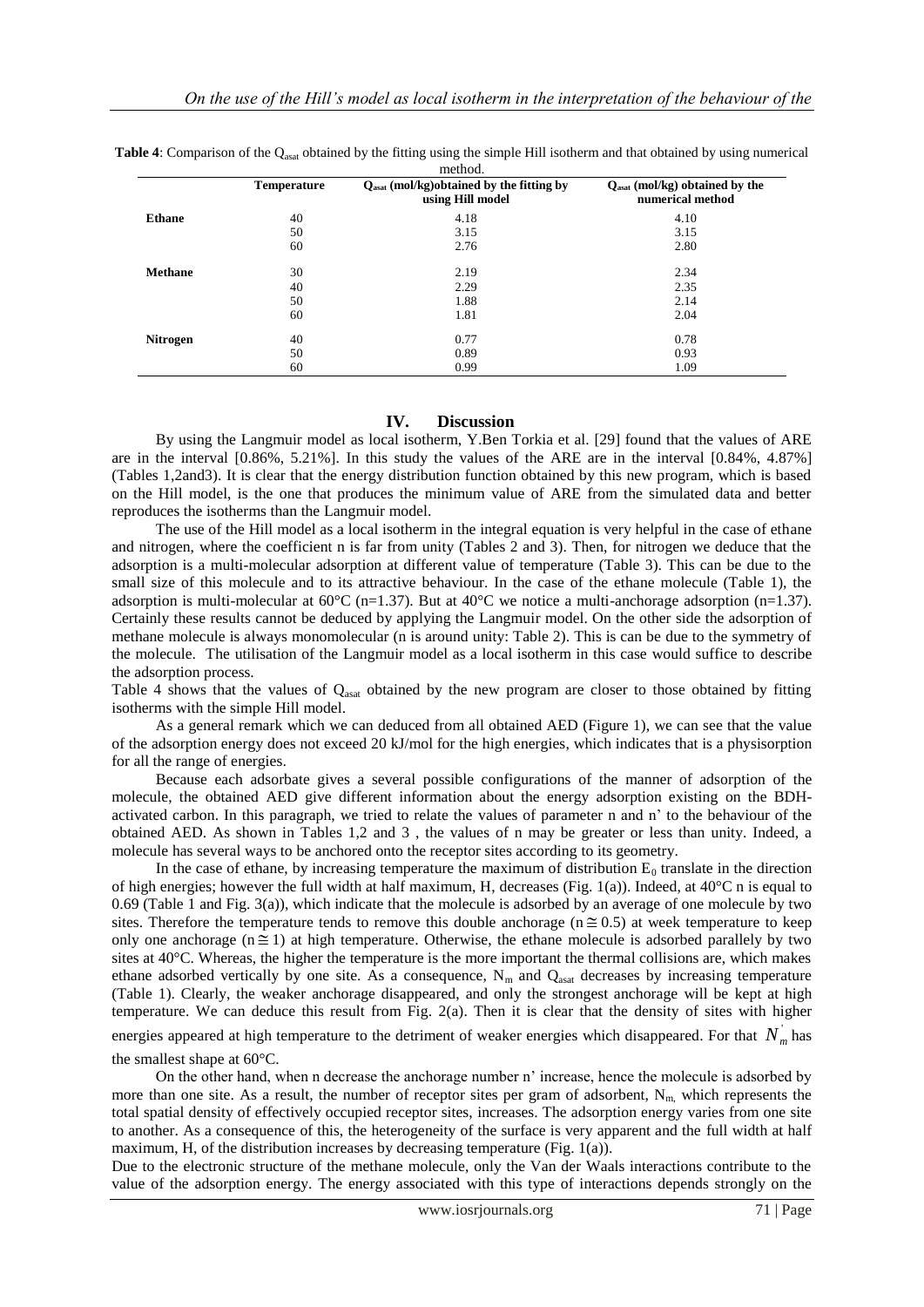distance between the nuclei of adsorbent and adsorbed molecules [24]. The value of n is close to the unity that is to mean that the molecule is adsorbed by an average of one molecule per site. However, by increasing temperature, the values of n stay close the unity (Figure 3(b)). Then we can deduce that the distance between nuclei of adsorbent and methane molecule doesn't have a great change by varying the temperature, which probably due the symmetry of this molecule. Therefore, the distribution keeps the same shape and also the same value of the maximum  $E_0$  (Fig. 1(b)). We can deduce this result also from Fig. 2(b) when we can see that the energetic density of receptor sites is the same at different temperatures.

In the case of nitrogen, another phenomenon can be observed: the value of  $E_0$  shifts toward the lower energies with increasing temperature. Table 3 and Figure 3(c) indicate that the value of n decreases but it is never lower than unity, this probably due to the small shape of nitrogen molecule. This result shows that there is a possibility that nitrogen would be adsorbed by an average of two molecules per site. Indeed, at  $40^{\circ}$ C there is 57% of nitrogen molecules adsorbed with an average of two molecules per site. By increasing temperature, the thermal agitation does not let the cohesion between gas and adsorbed nitrogen molecules. It removes this assembly and the adsorption process pass from two molecules per site to one molecule per site. Obviously the interaction energy of two separated molecules with the adsorbent surface (at high temperature) is weaker than the energy of interaction of two linked molecules (at low temperature). Indeed, this energy becomes divided in two links (two energies) which are weaker than the first. So at high temperature the weaker energies increase in the AED and the number of links increases. The number of links is expressed by  $N_m(E)$  and  $N_m$ . Then we can understand the increase of  $N_m$  and  $Q_{\text{asat}}$  at high temperature.

Fig. 1(c) shows that the density of the lower energies increases. Therefore, by increasing temperature the percentage of molecules adsorbed with an average of two molecules per site decrease to 2% at 60°C, which explain the decrease of the density of the higher energies and the increase of the lower energies. As a consequence, the density of receptor sites is greater at lower energies (at  $60^{\circ}$ C) as it is shown in Fig. 2(c).

Figure 4 show the comparison of the energetic density of the effectively occupied sites for the three molecules. Thereby we can deduce that ethane present the biggest density of receptor sites at higher energies followed by methane than by nitrogen. This result indicates strong interactions between molecules of ethane and the surface of the activated carbon as compared to methane and nitrogen.

#### **V. Conclusion**

The present study showed that the adsorption energy distribution function obtained from an improved regularisation method can be used to determine the surface heterogeneity of the commercial BDH activated carbon at different temperature in the case of the three adsorbate gases: methane, ethane and nitrogen. In this work, we have developed the integral equation using statistical physics. As a consequence, a new parameter,  $N_m$ , appeared which represents the energetic density of the spatial density of receptor sites.

The energy distribution function is investigated by a numerical method. The advantages of this program are the simplicity in treatment and that it allows us to obtain directly the energy distribution functions from experimental isotherms. Moreover it can be used to obtain a good fitting of the experimental isotherm with an integral equation. As a local isotherm, we have used the Hill model which is obtained by applying the grand canonical ensemble in statistical physics. The adsorption energy distribution is assumed to be a Gaussian distribution. Undoubtedly, by use of this new program the description of adsorption is more complete especially by using the Hill model as a local isotherm, which allows a large interpretation of the evolution of the AED.

Analysis of the results shows that the value of the number of molecules adsorbed per site, n, has a great effect on the position of the maximum energy  $E_0$ . Then the effect of the thermal agitation on the behaviour of the AED was studied, in the purpose to describe the adsorption process at lower and higher temperatures. Moreover, the effect of the number of receptor sites per gram of adsorbent,  $N<sub>m</sub>$ , on the full width at half maximum of the distribution is clear in the case of ethane.

As a conclusion, in the numerical method we have assumed a Gaussian distribution, which limits its shape. Then improving the expression of AED form can ameliorate the adsorption process description. On the other hand the present study is limited to the adsorption process. Then by optimizing other assumptions, the integral equation can be used to describe the desorption process.

#### **References**

- [1] Shaheen A. Al-Muhtaseb, J. Chem. Eng. Data 55 (2010) 313–319.
- [2] W. Rudzinski, W. A. Steel, G.Zgrablich. Equilbria and dynamics of gas adsorption on heterogeneous solid surfaces. Elsevier, 1997.
- [3] P. H. Merz, J. Comput. Phys. 38 (1980) 64.
- [4] J. D. Morrison and S. Ross. Surface Sci. 62 (1977) 331.
- [5] L. M. Dormant and A. W. Adamson. Surface Sci, 62 (1977) 337.
- [6] W. A. House, M. Jaroniec, P. Bräuer and P. Fink. Thin Solid Films 87(1982) 323.
- [7] M. Jaroniec. Advances in Colloid and Interface Sci. 18 (1983)149.
- [8] M .Jaroniec, R.Madey , Physical adsorption on heterogeneous solids. Amsterdam, Elsevier, 1988.